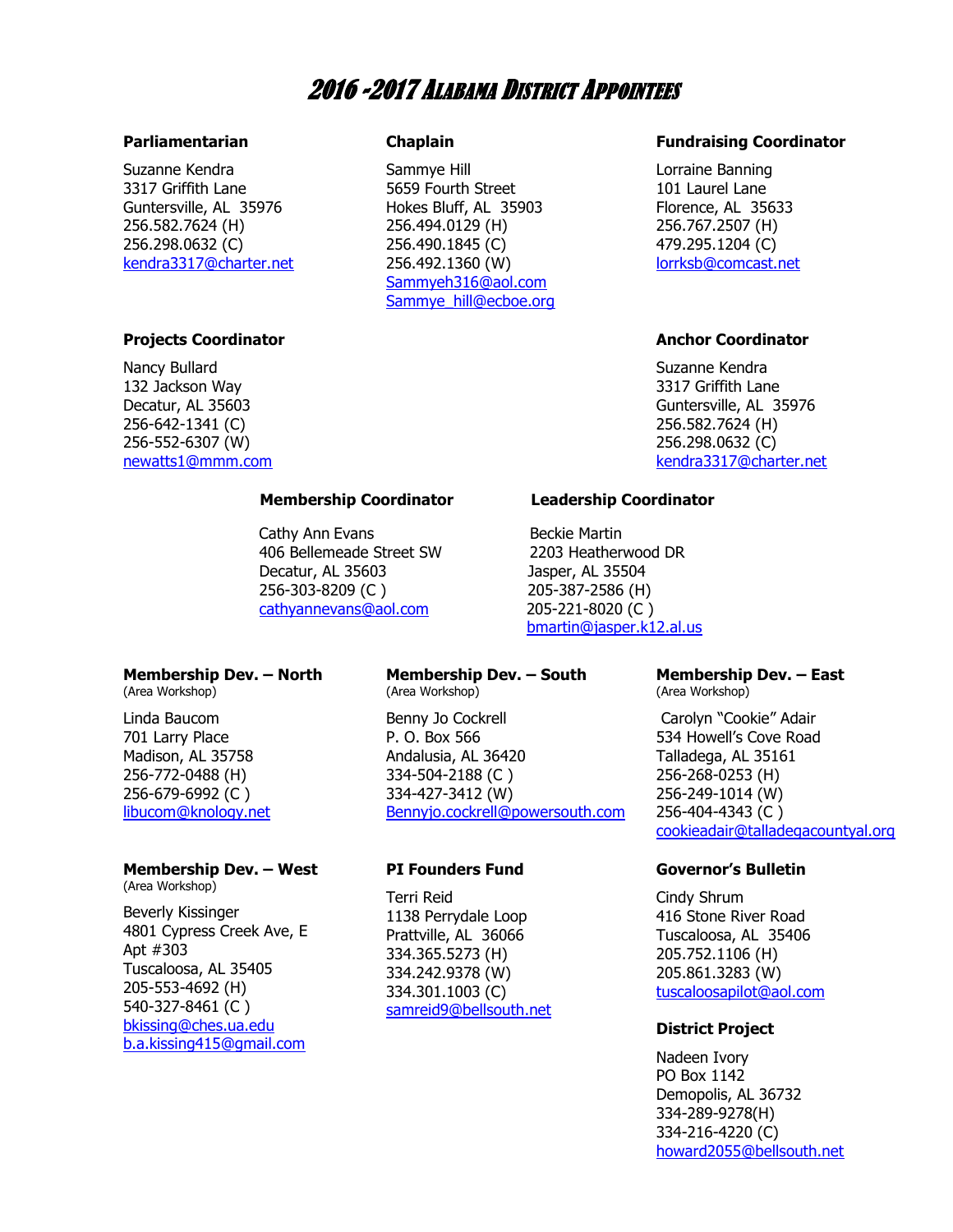# 2016 -2017 ALABAMA DISTRICT APPOINTEES

#### **District Project**

Mollie Riley 32601 Wagon Wheel Road Dozier, AL 36028 334.388.0452 (H) 334.222.4157 (W) 334.850.5951 (C) [Mollie.riley@andalusiastarnews.com](mailto:Mollie.riley@andalusiastarnews.com)

#### **Awards Jury**

Teresa Mabrey 4102 Sudberry Court Opelika, AL 36801 334-737-1941 (H) [teresam1941@att.net](mailto:teresam1941@att.net)

#### **Nominating Committee**

Nancy Lehe 115 Morgan Street Talladega, AL 35160 256.362.8647 (H) 256.362.4174 (W)

#### **Pearl Sparks Committee**

Peggy Harris, Chair 1628 Edgewood St. Cullman, AL 35055 256.734.2831 (H) 256.531.2525 (C) [gooderharris@gmail.com](mailto:gooderharris@gmail.com)

#### **Music Chair**

Carolyn Williams 2619 Gawain Road Huntsville, AL 35803 256-772-2158 (H) 256-509-9466 (C) 256-428-8000 (W) [ecw720@comcast.net](mailto:ecw720@comcast.net)

#### **District Project**

Deroma Montgomery 175 Co. Rd. 229 Moulton, AL 35650 256.974.2020 (H) 256.566.3323 (C) [Ldmontgomery2020@att.net](mailto:Ldmontgomery2020@att.net)

#### **Awards Jury**

Carolyn Davis, Chair 16367 Bernard Stewart RD Andalusia, AL 36421 334-222-5830 (H) 334-343-0087 ( C) [carolynd@andycagle.com](mailto:carolynd@andycagle.com)

#### **Nominating Committee**

Janice Clark, Chair 2301 Wynoaks Drive Prattville, AL 36067 334-361-1249 (H) 334-538-7552 (C ) [janicekclark@charter.net](mailto:janicekclark@charter.net)

#### **Pearl Sparks Committee**

Eleanor Park 401 South Walnut Av. Demopolis, AL 36732 334.289.2556 (H) 334.341.9278 (C) [parkplse@bellsouth.net](mailto:parkplse@bellsouth.net)

#### **Website**

Cindy Rice 120 Lakeview Hills South Gallion, AL 36742 334.289.4713 (H) 334.217.1084 (C) [ricehc@westal.net](mailto:ricehc@westal.net)

#### **District Project**

Sherre McGinnis-Chair 109 Tuckahoe Circle Gadsden, AL 35904 256-547-8919 (H) 256-543-3860 (W) 256-490-7271 (C ) [Sam109@bellsouth.net](mailto:Sam109@bellsouth.net)

#### **Awards Jury**

Carolyn Barron 4248 AL Hwy 87 Troy, AL 36079 334-566-5596(H) 334-672-4261(C) [cbarron67@troycable.net](mailto:cbarron67@troycable.net)

#### **Nominating Committee**

Bonnie Turner 90 Azalea Drive Heflin, AL 256-463-7956 (H) 256-463-0430 (C ) [Bdturner@aol.com](mailto:Bdturner@aol.com)

#### **Pearl Sparks Committee**

Gina Nichols 3804 Turkey Run Jasper, AL 35504 205.384.9185 (H) [ginanichols0103@gmail.com](mailto:ginanichols0103@gmail.com)

#### **Senior Representative**

Dottie Battle 703 India Road Opelika, AL 36801 334-745-2702 [dab703@bellsouth.net](mailto:dab703@bellsouth.net)

#### **Convention Chair**

Weaver, Cindy P.O. Box 640 Florence, AL 35631 256-740-0452 (H) 404-405-0165 (C) [cweave02@att.net](mailto:cweaver02@att.net)